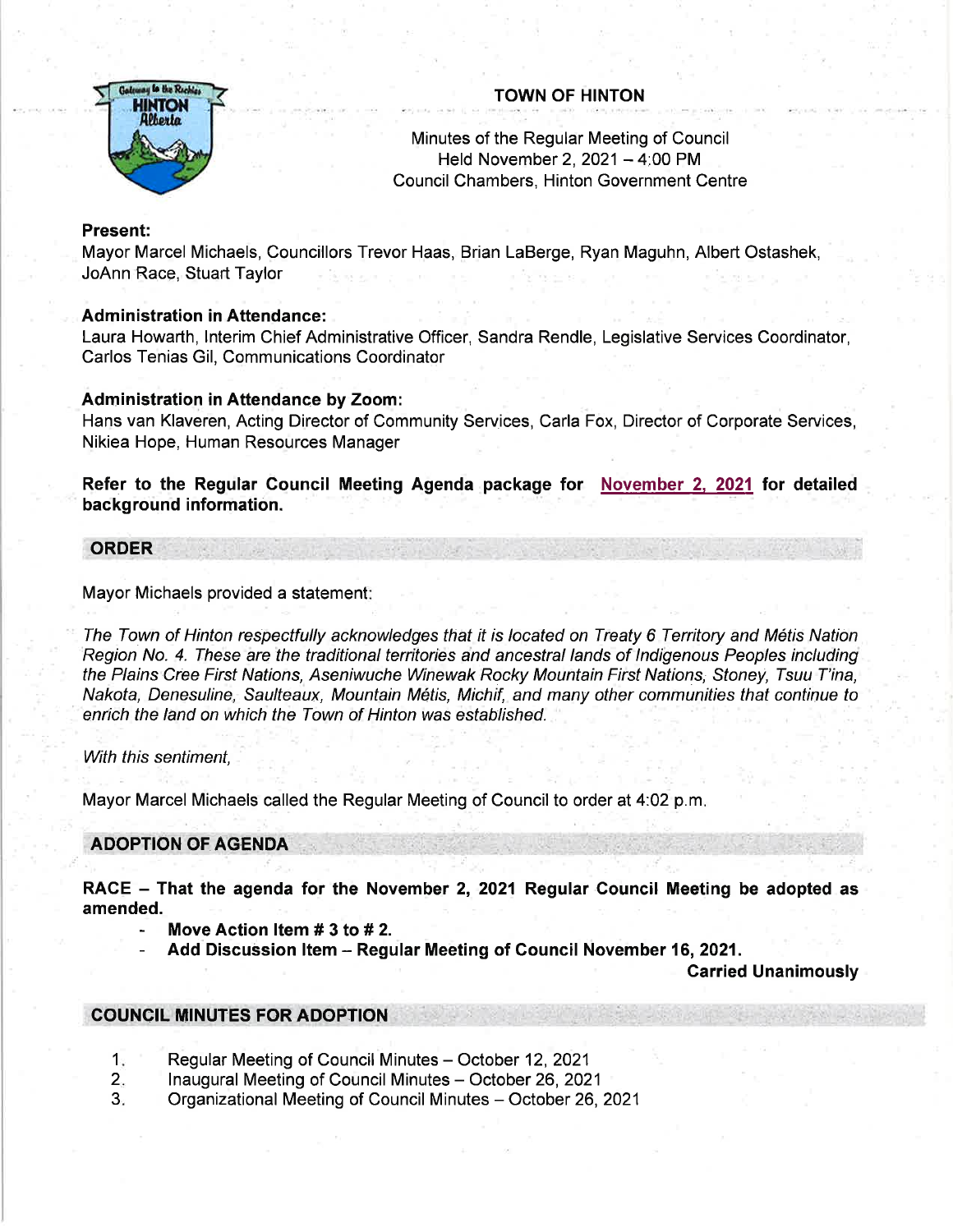Town of Hinton Regular Meeting of Council Minutes- November 2, 2021 Page l2

TAYLOR - That the Minutes listed above be approved as presented.

#### Garried Unanimously

#### **CITIZENS MINUTE WITH COUNCIL**

Bill McDonald spoke to Council regarding the Small Business Grant Program funded from the COVID-19 Business Resilience Support Program.

### **ACTION ITEMS**

1. Rescinding Beaver Boardwalk Committee Bylaw No. 1138

MAGUHN - That Gouncil rescind Beaver Boardwalk Gommittee Bylaw No. 1138.

Garried Unanimously

#### 2. FortisAlberta Franchise Fee Rider For 2022

RACE - That Council set the FortisAlberta Franchise Fee Rider at 12.7% for 2022 and that Administration notify FortisAlberta before November 14,2021, of this "no change" status.

Defeated 1-6

For: Race

Against: Haas, LaBerge, Maguhn, Michaels, Ostashek, Taylor

TAYLOR - That Council direct Administration to advertise for two consecutive weeks, the Town's intent to decrease the Fortis Alberta Franchise Fee Rider from 12.7% to 11.13% effective April 1, 2022, and that the Fortis Alberta Franchise Fee Rider for the 2022 report, with public notification feedback, be brought to a future Regular Gouncil Meetings before December 7, 2021.

> Defeated 1-6 For: Taylor<br>Against: Haas, LaBerge, Maguhn, Michaels, Ostashek, Race

RACE - That Council approves a decrease in the FortisAlberta Franchise Fee Rider for 2022 from 12.7% to 11.73% effective January 1, 2022.

Carried Unanimously

### 3. Sustainable Funding - Hinton Community Grant Program

MAGUHN - That Gouncil accept this report for information and direct Administration to prepare the Draft 2022 Operating Budget based on the projected estimated revenue derived from the Automated Traffic Enforcement Revenue Reserve and to bring a report to Gouncil tn 2022 highlighting funding amounts for the 2022 Community Grant Program.

> Defeated 4-3 For: Maguhn, LaBerge, Taylor Against: Haas, Michaels, Ostashek, Race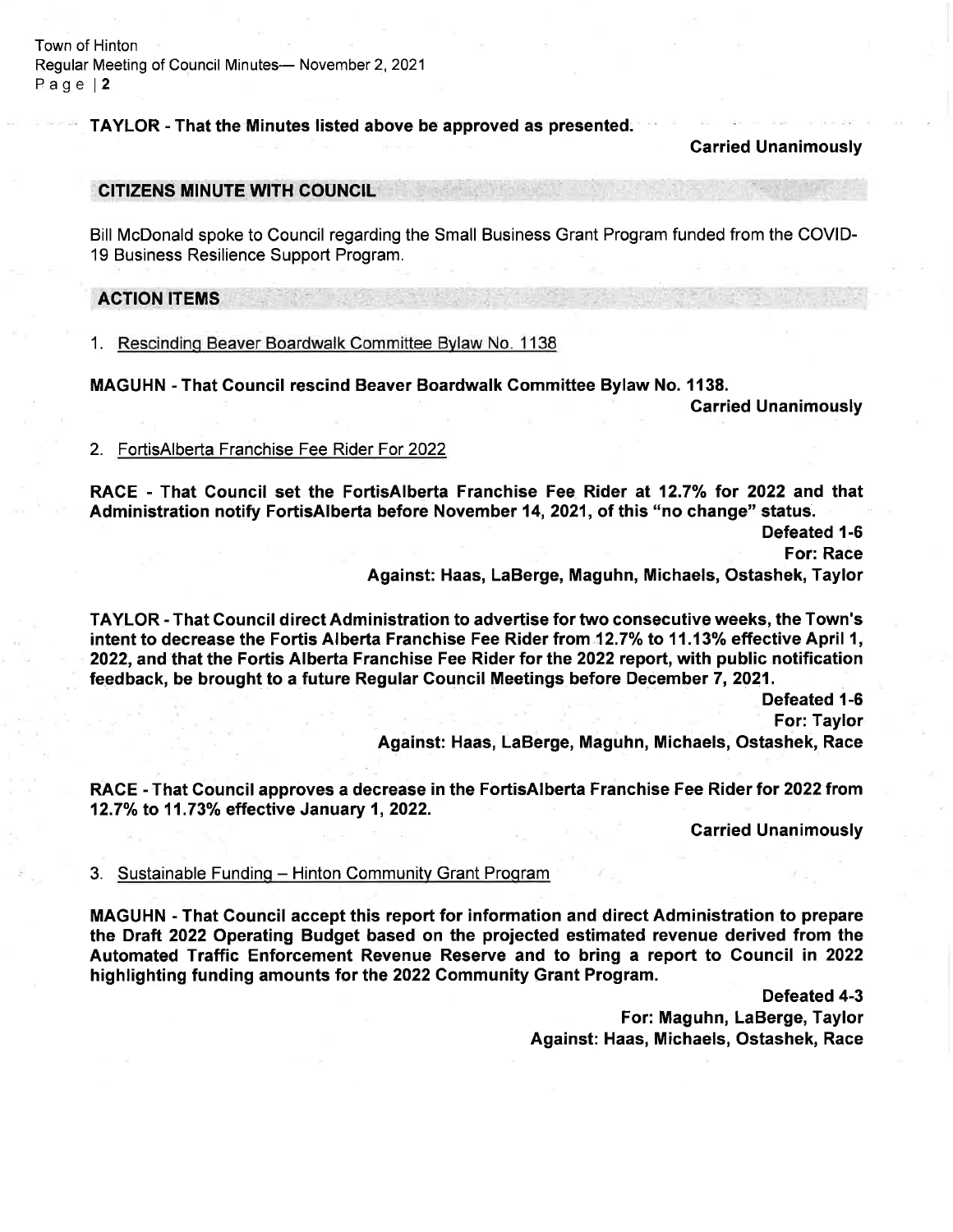Town of Hinton Regular Meeting of Council Minutes- November 2, 2021 Page 13

> OSTASHEK - That Council direct Administration to include \$60,000 in the January 14&15, 2022 Draft 2022 Operational Budget for the purpose of the Hinton Gommunity Grant Program to be funded from ATE Revenue and the balance to be funded from taxation.

> > Carried 5-2 For: Haas, Maguhn, Michaels, Ostashek, Haas Against: LaBerge, Taylor

#### **DISCUSSION ITEMS**

# 1. Regular Meeting of Council - November 16, 2021

MAGUHN - That Gouncil reschedule the November 16, 2021 Regular Council Meeting to Monday, November 15,2021at 4:15 p.m.

Carried Unanimously

## REPORTS FROM MAYOR, COUNCIL, CHIEF ADMINISTRATIVE OFFICER

1. Council Updates (Training, Conferences, Committees, Community Events) and Urgent Matters

Councillors and Mayor Michaels reported on meetings they attended

#### Urqent Matters

Councillor Taylor brought forward the following motion as an urgent matter:

### TAYLOR:

That Council direct the Administration to prepare a draft response to the RCMP backpay issue to be forwarded to the Provincial and Federal Government and bring forward to the November 9, 2021 Committee of the Whole Meeting.

MICHAELS - That Council consider the Motion brought forward by Councillor Taylor as an urgent matter.

Garried Unanimously

### TAYLOR:

That Council direct the Administration to prepare a draft response to the RCMP backpay issue to be forwarded to the Provincial and Federal Government and bring forward to the November 9, 2021 Committee of the Whole Meeting.

Carried Unanimously

2. Chief Administrative Officer Report and Status Report

Laura Howarth, lnterim Chief Administrative Officer, provided an update on administrative matters,

3. Administrative lnquiries

There were no Administrative lnquires